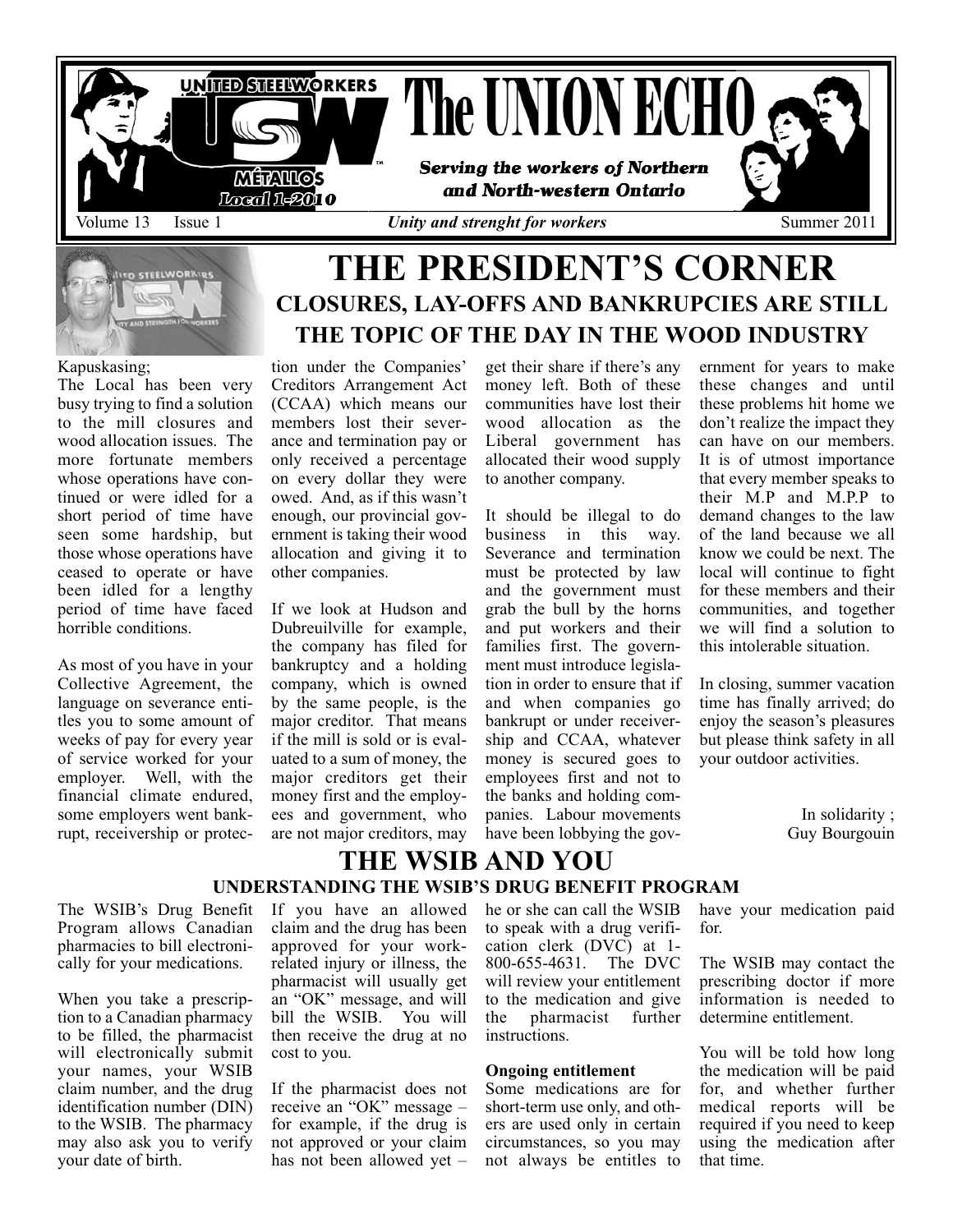### The UNION ECHO VOLUME 13 ISSUE 1 Page 2



#### **Abitibi-Bowater;**

The payments from AbiBow related to the grievances settled during the bankruptcy protection period have still not all been made, delays are blamed on a number of issues but payouts are expected over the next few months.

Meanwhile, issues caused by the contracting out of certain harvesting, processing and delivery of wood fibre, logs, chips and hog fuel from the limits to the AbiBow mills have reappeared and are the subject of grievances and likely arbitration.

During and after the bankruptcy protection - reorganization the company continued to operate so employment levels have been good for both the company and contractor operations like Shuniah, Firesteel, Renewable Resources and Highstone Logging

### **Buchanan Group Atikokan Forest Prods;**

AFP entered into bankruptcy in January after an extended shutdown. Severance and termination

# **ON THE WESTERN FRONT ACCESS TO WOOD SUPPLY IS KEY TO RECOvERY FOR LUMBER INDUSTRY AS A WHOLE**

pay remain unpaid and likely uncollectable unless the mill is sold as a going concern, the chance of which is very remote especially due to the lack of a wood supply<br>commitment from the commitment from the<br>Ministry of Natural Ministry Resources (MNR).

Brother Bourgouin and I met with the Minister Michael Gravelle in May to discuss wood supply issues; we were assured that followup meetings with MNR staff would be arranged. We have had discussions and plan to meet with the Mayor of Atikokan as we have shared concerns over the wood supply.

The majority of AFP employees have applied for up to \$3,250 under the Wage Earner Protection Program Act (WEPPA). This program has strict guidelines and not all members will qualify for payments.

#### **McKenzie Forest Products, Hudson;**

MFP followed Aticokan and three other Buchanan mills into bankruptcy in April. This was caused at least in part by the loss of wood supply during the wood competitive process by the MNR. In their 'infinite wisdom' they denied MFP access to the wood supply that would allow the mill to reopen as markets return. We have had discussions with the company and the town; we will continue to fight to change this flawed decision that has caused great distress to our members and their communities.

WEPPA remains the only hope of these members in obtaining a portion of what they were owed in severance and termination pay. We believe that the majority of the affected members here should qualify as they either worked last summer or had their severance payments deferred as part of the revised agreement accepted last spring.

#### **Lumberyards;**

Negotiations will begin June 9 with the employer group representing Biltrite Home Hardware, North American Lumber and Wanson Lumber. We expect to achieve improvements in wages and benefits compared to the current three year agreement that expired February 28.

#### **Integrated Distribution Systems LP (Wajax);**

At the time of this writing we believe that we have reached a grievance settlement that will stop the employer from requesting a criminal background check and substance abuse testing upon recall from lay off. We also have a sick leave grievance which has just started. The agreement expires at the end of October, renewal may be challenging.

### **North American Mill Yard Services;**

NAMYS operates the yard equipment at the expanding<br>AbiBow Sawmill in Sawmill in Thunder Bay, with the expansion will come a few new jobs. Work at this operation has been consistent through the recent past.

In unity there is strength, have a great summer.

> In Solidarity; Bruce Frost

### **BALANCING WORK AND FAMILY STRESSES FIvE EASY WAYS TO IMPROvE FAMILY TIME AND BRING qUALITY TIME INTO YOUR DAY**

Balancing work and family stresses; five easy ways to improve family time and bring quality time into your day.

The pace of life seems to quicken every year. More and more time is spent rushing from job to after school activities or evening meetings. It's easy to get overwhelmed and to lose a sense of family and

relaxation in our homes. Here are a few ideas to help strengthen your family and to keep some of life's pressures and stresses out of the home.

1-Be involved but learn how to say NO, once in a while. You want to be an involved informed parent but you need to keep your schedule sane. So don't volunteer for everything and don't sign your kids up for every after school sport or activity. Set limits on these activities, car pool whenever possible, and limit the activities you volunteer for and your children participate in to two for each half of the school year.

2-Week long family vacations are great but sometimes you need a family break more often. Plan mini retreats that give you a break from your routine and allow down time where you can just hang out. See if a local hotel with a swimming pool has off-season rates. Then get together with one or two other families whose company you enjoy and book a night in the hotel. Bring swimsuits for the kids and a good book for yourself. **►**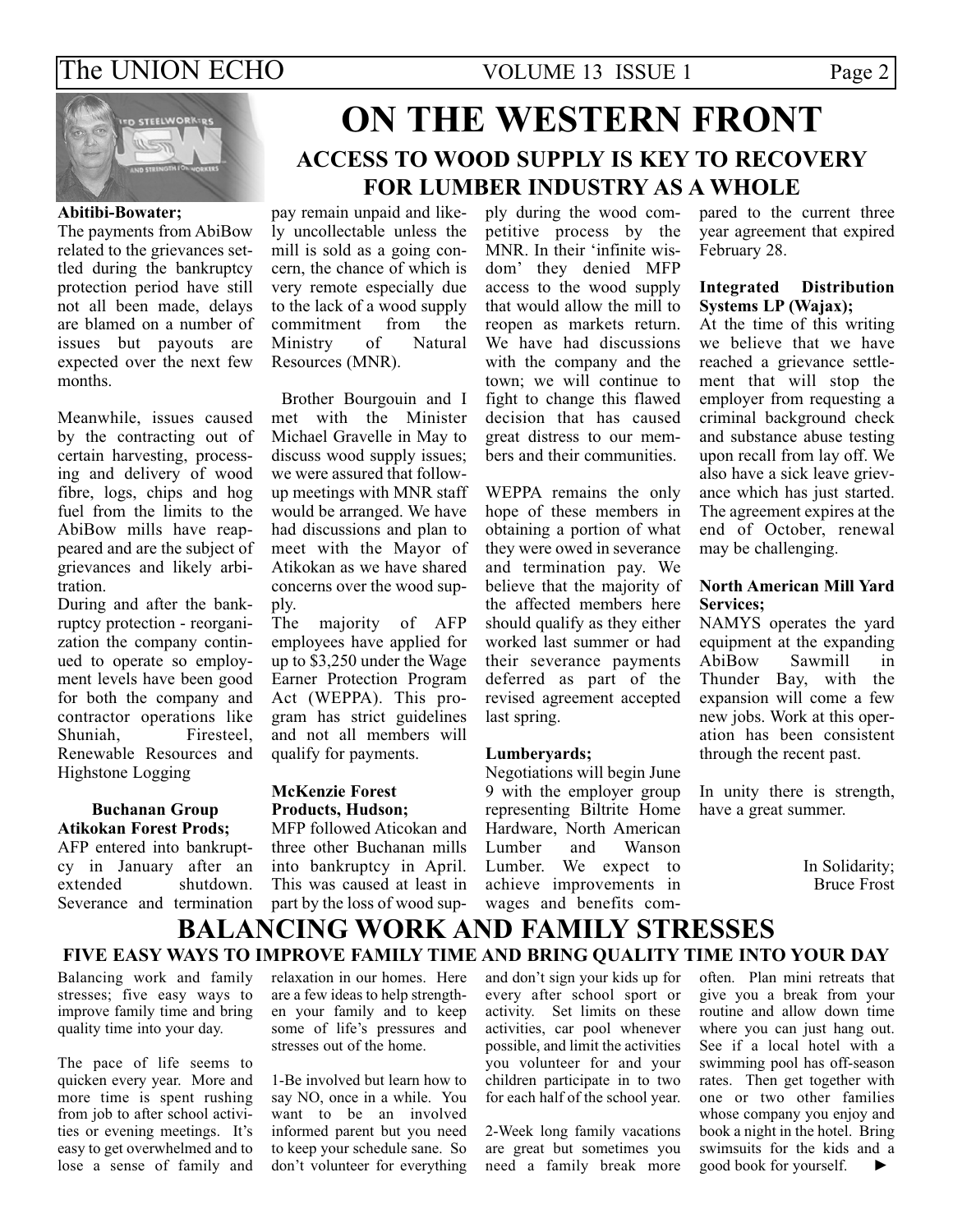### The UNION ECHO VOLUME 13 ISSUE 1 Page 3



#### **Cochrane;**

As reported last fall, the members from the True North Hardwood Plywood plant had faced enormous challenges and we were hoping for some improvements in the near future for the plant, the workers and their families. But unfortunately it has all turned for the worst. On November 2010, the company officially closed its doors per-Over 180 employees were laid off with severance pay but no termination pay. We immediately filed a grievance on their behalf to obtain this much needed termination pay. Then early in the New Year, the company applied for pro-<br>tection under the tection Companies' Creditors Arrangement Act (CCAA) and on June 1st the creditors had to vote to accept or decline the judge's proposal. At the time of this report we are told that the proposal has been accepted but no payments have yet been issued to the members.

Meanwhile, since the closure of the plant, the Local

**►** You can also turn off the TV, telephone, computer, and CD player for the night, cook an easy meal or order take out and tell stories or play cards or a board game. Teenagers may think it's okay at first but they really do appreciate the change of pace and the time with their family.

3-Eat dinner at the table not in front of the TV or standing in the kitchen grabbing a quick bite just before rushing out to

# **COCHRANE IN DIRE STRAITS WHILE KAP & GOGAMA MAINTAIN OPERATIONS DESPITE DIFFICULTIES**

has been working hard with a crisis team in Cochrane to try to get this mill going again. This crisis team consists of the Local, a group of investors, lawyers and government officials to evaluate the long-term viability of the project. At this time approximately 112 employees have left their severance pay in trust with the Minister of Labor as long as talks are still ongo-<br>ing. We are seeing We are seeing. progress on the issues and, hopefully, the next issue of The Echo will have something positive report for our members from the True North plant.

Also in Cochrane, our members at the Tembec - Cochrane plant have taken some down time in May and June because of bad market conditions. We are scheduled to meet in June with the membership to start taking demands for their upcoming negotiations. Their Collective Agreement will expire on August 31st, of this year.

#### **Kapuskasing:** Our members at the Spruce

the next activity. Consciously eating your meals not only improves digestion but also allows you thirty minutes to slow down and reconnect; sharing things that happened during the day. Make it mandatory and after a few weeks you will see how everyone really looks forward to this short piece of family time each night.

4-Develop family traditions with your immediate and Falls woodlands operation and the Opasatika woodlands operation were laid off sometime in late February, early March and some of them were back to work in May. Harvesting operations are scheduled to start sometime in July. As for negotiations we are still waiting for the rest of the coalition to finish their local issues so that we can then move on to the main agreement.

Also at Spruce Falls in Kapuskasing, our members from the Office Workers are in the process of setting dates to get their negotiations going.

# **Gogama:**

renewed a new Collective Agreement with EACOM Gogama Forest Products effective April 1st, 2011. This new 5 year agreement includes a wage increase of 0.40\$ in July 2011, plus an 8% wage increase over the last 4 years of the agreement. Also an increase of \$2.00 per hour for all tradesperson effective upon date of ratification increases on tool allowance to \$325 in

extended family members. Come up with a special night once or twice a year that isn't ties to a holiday. Have everyone who comes make something to eat, even the littlest ones. (Identify a theme to make more fun). Share what you have been doing since the last get together and come up with some fun game everyone can get involved in. Horse shoes, softball, badminton, the game isn't important it's the time you spend together just

2011, \$425 in 2013, and \$525 in 2015. Also<br>increases in travel increases allowances and on boot allowances.

#### **Sudbury:**

The members from the Centre de Santé in Sudbury have met in May with their employer to start negotiating a new Collective Agreement and more days are scheduled later this summer to try to come to a mutually beneficial agreement.

Meanwhile at the Canadian Blood Services, talks around the self-scheduling process are still on-going. Both parties agree that the process may not be perfect, but that all want it to work. The company and the employees have agreed that working together on this issue will result in a functional system that all can live with.

In closing, I would like to take this opportunity to wish everyone a great summer.

> In Solidarity, Eric Carroll

goofing around without judgment and the pressures of the regular schedule of life.

5-Keep expectations of achievement in school at a reasonable level; encourage your children to strive for things and work at a level that always gives them a bit of a challenge, but don't push them into situations that are too different or may regularly affect their selfesteem